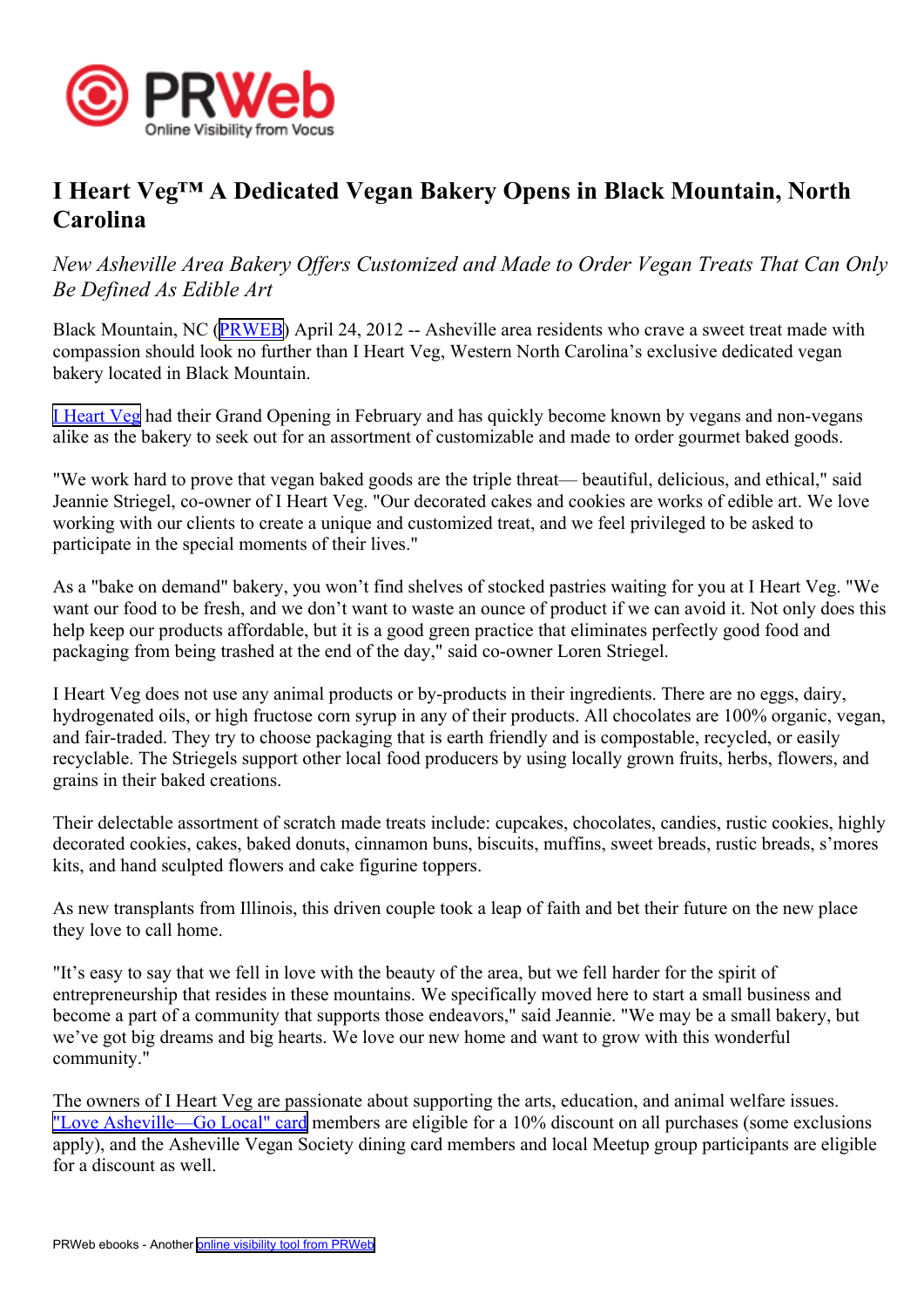

The bakery hours are 8:00am until 7:00pm Monday through Sunday, but you can order online anytime you have <sup>a</sup> craving. I Heart Veg is participating in many area tailgate markets, so be sure to friend and follow them in social media and sign up for the bakery [newsletter](http://eepurl.com/iW2QP) to stay informed on market dates and locations and receive updates on new items and promotions.

I Heart Veg also ships most products throughout the United States. Corporate gift baskets, cookie bouquets, and hotel treat packages are also available.

For more information and to view an ever-growing menu, visit [www.iheartveg.com](http://www.iheartveg.com) or call 828-357-8061. Interested media outlets should contact Jeannie Striegel at veggie(at)iheartveg(dot)com.